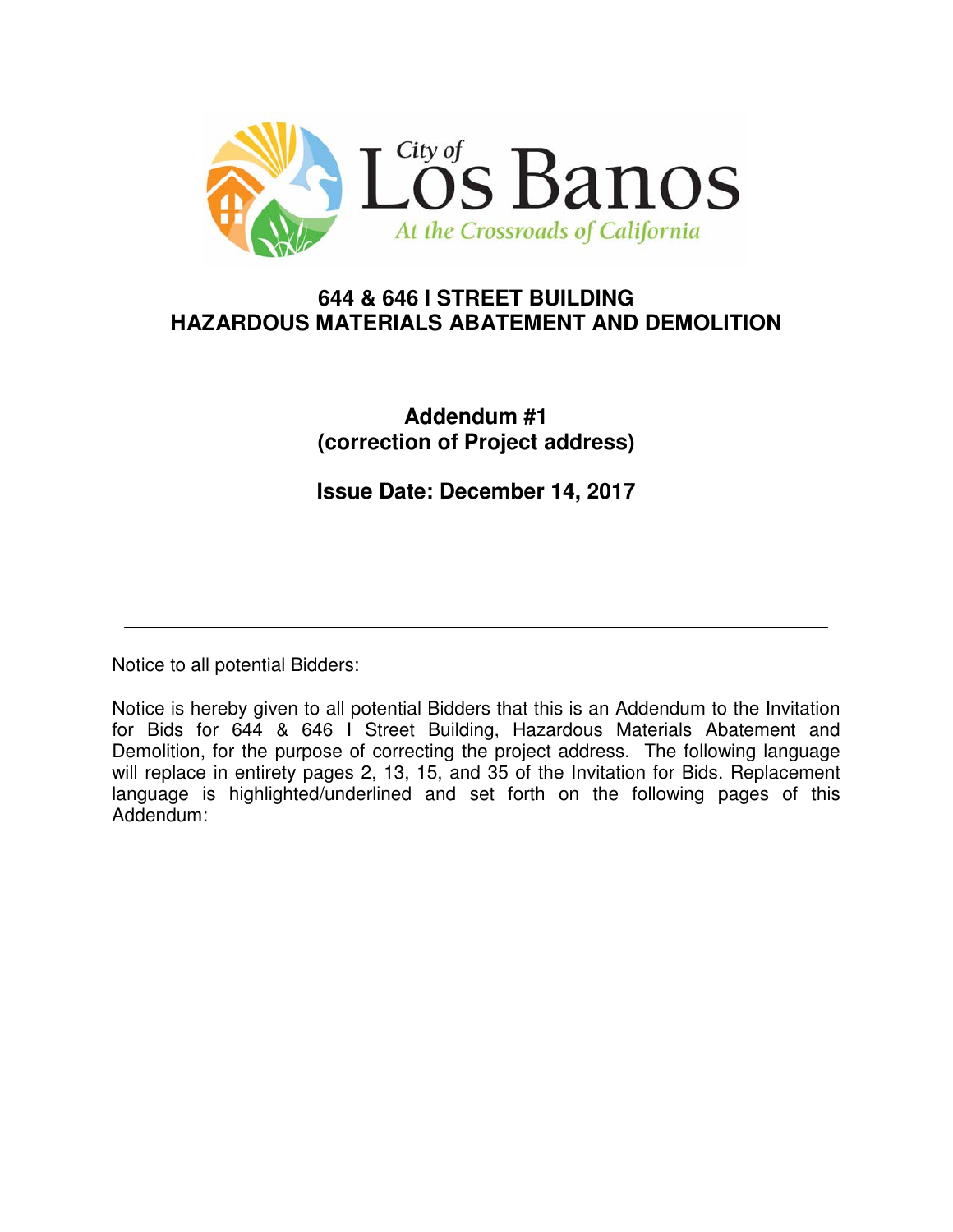#### **NOTICE AND INVITATION TO BIDDERS THE CITY OF LOS BANOS 644 & 646 I STREET BUILDING HAZARDOUS MATERIALS ABATEMENT AND DEMOLITION**

**PUBLIC NOTICE IS HEREBY GIVEN** that the City of Los Banos invites sealed bids for the above stated project and will receive such bids in the offices of the City Clerk at 520 J Street., Los Banos, California 93635 up to the hour of **3:00 P.M. January 22, 2018**, at which time they will be publicly opened and read aloud. A bid summary will then be prepared and posted.

A **MANDATORY** Pre-Bid meeting will be conducted at **10:00 A.M. December 27, 2017**  at City Hall located at 520 J Street, Los Banos, California 93635 to be followed by a field walkthrough at the project site. **All persons entering the building for the field walk through shall be required to provide and wear personal protective equipment to prevent exposure to asbestos/lead/pigeon feces hazardous material. At a minimum anyone entering the building should use a half face respirator with P100 filters. Combination air filter with organic vapor/P100 is preferable. In addition to the respirator, disposable coveralls with boot covers are recommended.** 

**PROJECT DESCRIPTION:** Demolition of a two story abandoned building and abatement of asbestos/lead/pigeon feces hazardous material. Location: 644 & 646 I Street, Los Banos, California.

A full set of bid documents are available for examination at Fire Station #1, 333  $7<sup>th</sup>$ Street, Los Banos, California 93635. Copies are available upon payment of a \$35.00 non-refundable fee (\$85.00 if mailed); or in digital format at the City's website at www.losbanos.org.

Bids must be prepared on the approved proposal forms in conformance with the Instructions to Bidders and submitted in a sealed envelope.

The Bid Proposal is to be delivered in a sealed envelope no later than **3:00 P.M. January 22, 2018**, addressed as follows:

City Clerk City of Los Banos 520 J Street Los Banos, CA 93635

Questions should be directed to Mason Hurley, Chief Building Official in writing, via email: mason.hurley@losbanos.org by **5:00 p.m. on January 11, 2018**. Any response to a request for clarification, questions and answers will be posted to the City's website at www.losbanos.org no later than **5:00 p.m. on January 15, 2018** and if necessary, become a part of the Bid as an Addendum.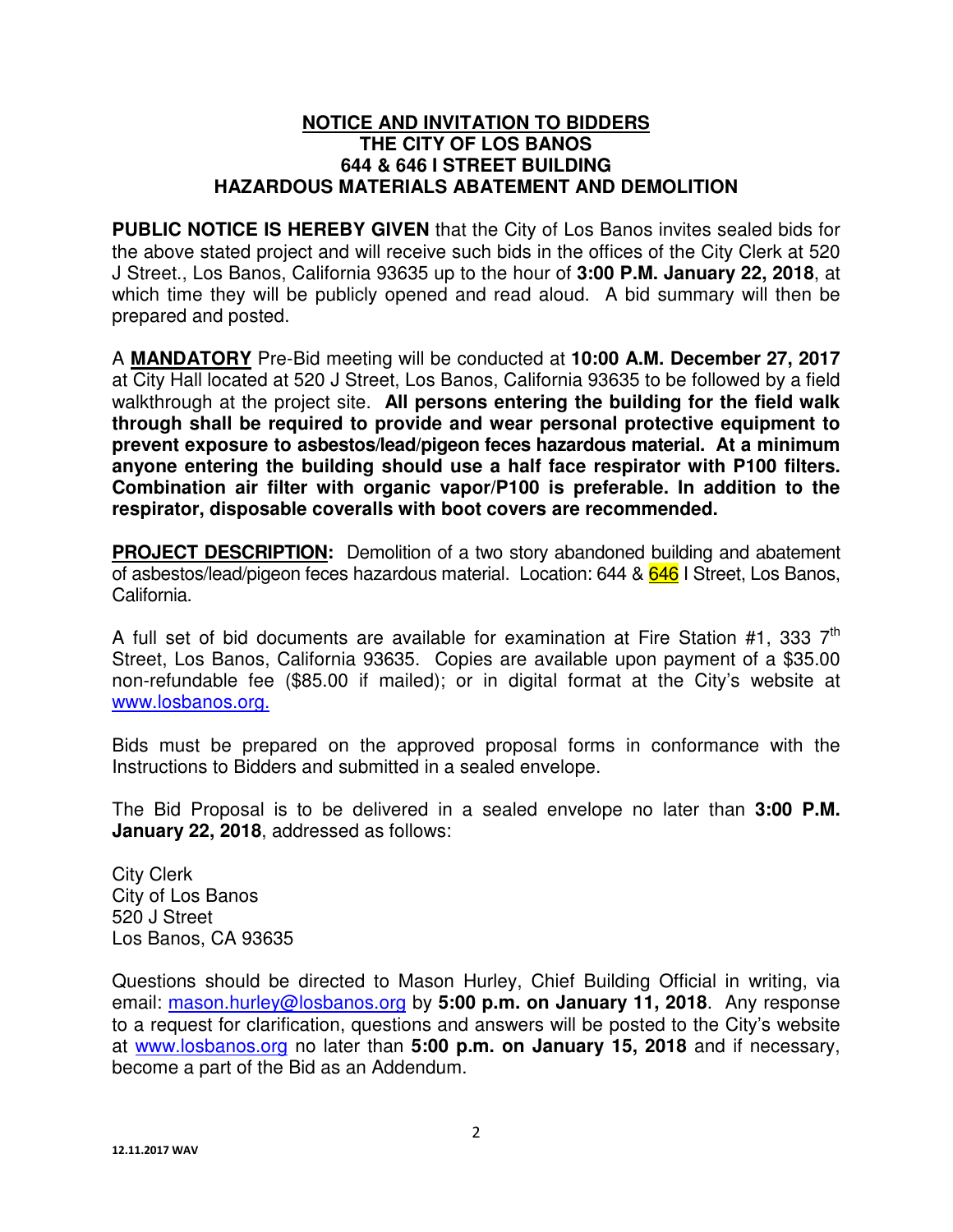### **THE CITY OF LOS BANOS 644 & 646 I STREET BUILDING HAZARDOUS MATERIALS ABATEMENT AND DEMOLITION**

### **Project Description**

Demolition of a two story abandoned building and abatement of asbestos/lead/pigeon feces hazardous material. Location: 644 & 646 I Street, Los Banos, California.

### **Scope of the Work**

The work consists, in general of: Inspection of premises; Generate a plan for the demolition and disposal of a two story abandoned building located at 644 &  $646$  I Street, Los Banos, California, including but not limited to the demolition, removal and off-site disposal of the building and its contents, foundation, utility disconnections (electric, gas, water, and sewer) removal of existing piping, backfilling and scraping the pad to existing grade; asbestos/lead/pigeon feces hazardous material removal and disposal as per the requirements prepared by Provost and Pritchard and Entek Consulting Group, Inc; furnishing all labor, materials, equipment, transportation, and services necessary to complete the work and all work related thereto; and the securing of all local and state required permits. **A full copy of the "Hazardous Materials Survey Final Report" and Exhibit A - (Asbestos Requirements) and Exhibit B - (Requirements for Disturbance of Lead in Construction) is incorporated herein and must be followed for all hazardous material removal and disposal.**

The removal of the asbestos materials must be removed by a California licensed asbestos abatement contractor under specifications for abatement protocol from a California Certified Asbestos Consultant to comply with EPA, SCAQMD, and additional Cal/OSHA requirements.

In compliance with Cal/OSHA requirements, all efforts shall be made to ensure that no lead paint material will come into contact with shrubs, grass, and dirt or walking surfaces in the area(s) that lead-containing paint is disturbed. Additionally, all workers that will be disturbing the reported Cal/OSHA regulated lead containing paint(s) are required to have lead awareness training by an accredited instructor.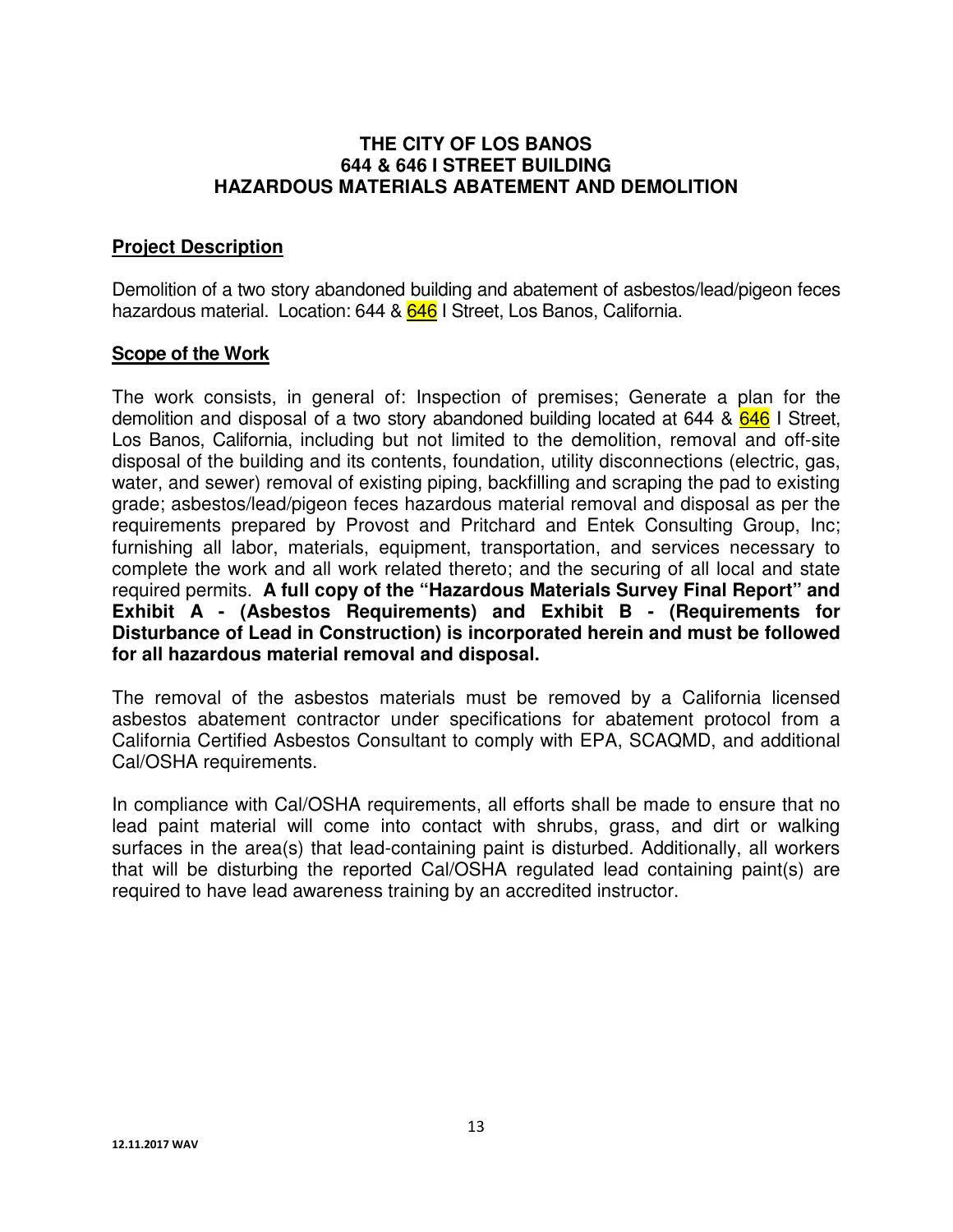2.1 All costs shall include any materials, equipment labor, and any other incidentals for a complete job.

2.2 All work to conform to State/Local/Federal codes and laws.

2.3 Work shall be performed Monday through Friday between 8:00am and 4:00pm. At the discretion of the City due to operations, hours may vary Monday thru Friday and some weekend work may be involved.

### 3.0 CARE OF THE SITE AND ADJACENT PREMISES:

3.1 The Contractor shall be responsible for the care and preservation of the site on which the work/services are to be performed, and of any adjacent premises and coterminous property as applicable to the agreed upon work/services. Any parts of such premises injured, damaged or disturbed because of the Contractor's work, shall be repaired, and/or replaced, at their sole expense and to the City's complete satisfaction. This section also includes any overhead power and telephone lines.

### 5.0 SCOPE OF WORK:

5.1 The work consists, in general of: Inspection of premises; Generate a plan for the demolition and disposal of a two story abandoned building located at 644 & 646 I Street, Los Banos, California, including but not limited to the demolition, removal and off-site disposal of the building and its contents, foundation, utility disconnections (electric, gas, water, and sewer) removal of existing piping, backfilling and scraping the pad to existing grade; asbestos/lead/pigeon feces hazardous material removal and disposal as per the requirements prepared by Provost and Pritchard and Entek Consulting Group, Inc; furnishing all labor, materials, equipment, transportation, and services necessary to complete the work; all work related thereto; and the securing of all local and state required permits. A full copy of the "Hazardous Materials Survey Final Report" including Exhibit A - (Asbestos Requirements) and Exhibit B - (Requirements for Disturbance of Lead in Construction) is included and must be followed for all hazardous material removal and disposal.

The removal of the asbestos materials must be removed by a California licensed asbestos abatement contractor under specifications for abatement protocol from a California Certified Asbestos Consultant to comply with EPA, SCAQMD, and additional Cal/OSHA requirements.

In compliance with Cal/OSHA requirements, all efforts shall be made to ensure that no lead paint material will come into contact with shrubs, grass, and dirt or walking surfaces in the area(s) that lead-containing paint is disturbed. Additionally, all workers that will be disturbing the reported Cal/OSHA regulated lead containing paint(s) are required to have lead awareness training by an accredited instructor.